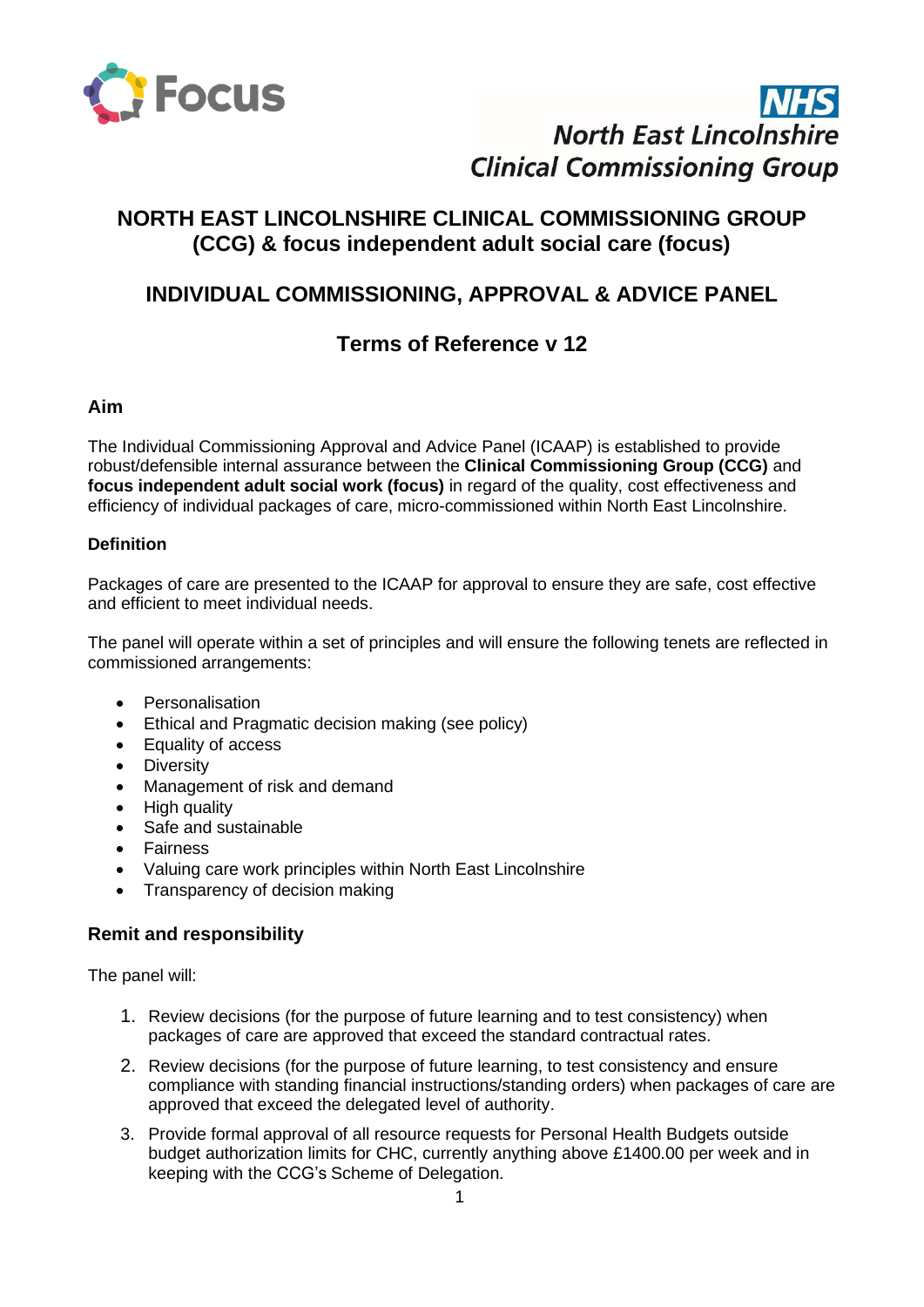- 4. Provide formal approval of all resource requests over £214 per week or above the individual's personal budget.
- 5. Provide formal approval for all residential placements for individuals aged 18 64 years
- 6. Approve all Out of Area placements and benchmark the incidence of Out of Area placement with other commissioners annually. Receive reports from the Out of Area Advanced Social Work Practitioner (ASWP) regarding activity.
- 7. Acknowledge and monitor all acute beds placed out of area for older people/mental health.
- 8. Monitor the Learning Disability Transforming care "Dynamic Risk Register" within the quarterly monitoring meetings and to include the Learning Disability/Mental Health commissioning lead from the CCG.
- 9. Make decisions on individual cases where the level or nature of risk to the individual, carers or providers is such that both adult health and health practitioners are unsure about whether to approve a plan which falls outside of any scheme of delegation.
- 10. Take assurance from the NHS Continuing Health Care (CHC) team that the CCG and focus are compliant with consistent interpretation and implementation of the National Framework for NHS CHC and other related/associated policies and guidance.
- 11. Approve all requests for Residential detox beds presented by the council following the agreed flowchart approval route.
- 12. Acknowledge and monitor all residential short stay beds for older people mental health made out of hours by Navigo
- 13. Have authority to direct action in the event of being made aware that commissioned services could pose a risk to individuals or representative.
- 14. Consider 'ordinary residence' disputes in accordance with Association of Directors of Adult Social Services (ADASS) protocol, responsible commissioner and the local area policy.
- 15. Monitor the application of the following:
	- a) Compliance with the principles of the MCA.
- 16. Produce reports as requested to the Quality Governance Committee.
- 17. Highlight any thematic concerns/risks in relation to the effective use of dementia beds, specialist provision, Goole neuro rehabilitation beds, market shape etc. to the contract management meeting/care contracting committee (CCC)
- 18. Through the chair, the panel will escalate any concerns to Director of Adult Social Services and Chief Executive CCG.
- 19. Act as the final decision maker in disputes between health and social care that cannot be resolved at lower levels of resolution, as described in the local resolution policy.
- 20. Make decisions regarding Personal Assistant redundancy requests, if funding is needed from the public purse.
- 21. All service users have a right to appeal against the panel's charging decisions, via the Appeals Panel.
- 22. Consider and record Warning Markers brought to the panel's attention and, where appropriate, ask workers to record a warning on SystmOne.
- 23. Panel will advise and support if the CCG and Local Authority are working to Pandemic situations. In this scenario panel will advise and support workers to ensure the processes in place meet any changes to government guidelines.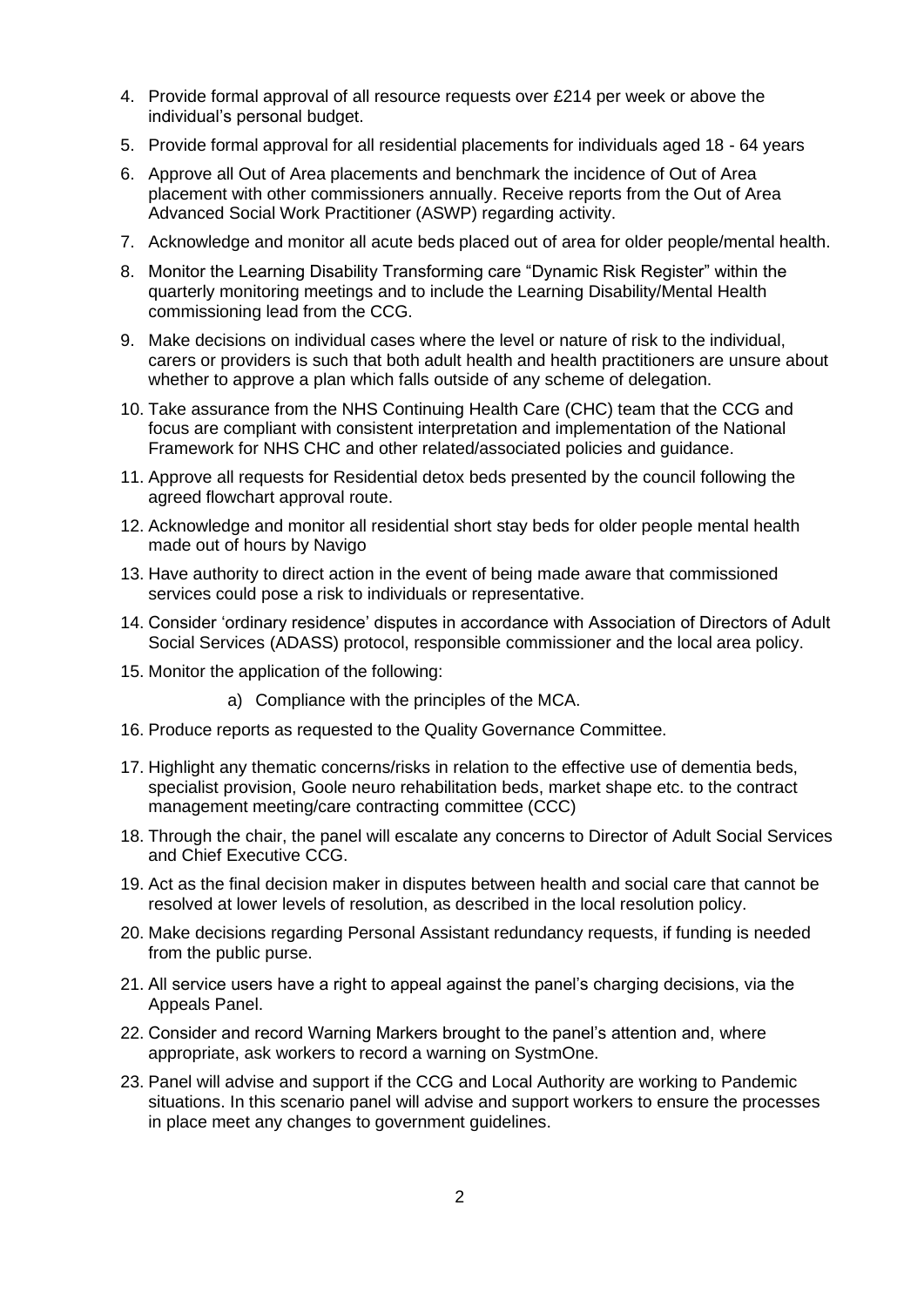#### **Membership**

The panel members are appointed by the CCG and focus.

The membership shall consist of:

- A chairperson (focus) with delegated authority to lead the panel on behalf of the CCG/focus or a deputy in his/her absence.
- The commissioning lead for NHS Continuing Healthcare.
- A Navigo representative.

All panel members will appoint a deputy when needed however it is expected that all members attend meetings.

The panel will co-opt attendance as required to transact business and other professionals will be required to sit on panel according to case requirements.

Case managers attending the panel to present information will have a role to play in making decisions relating to the case in question. Case managers attending the meeting are expected to be fully prepared to present the case and answer questions from panel members.

The panel will be provided with administrative support from focus.

#### **Frequency of meetings etc.**

The panel will normally meet weekly on Tuesday afternoons (excluding special dates). Before a booking is processed, the worker needs to follow the procedure, which is on focus' portal and has been shared with Navigo. Individual Commissioning, Approval & Advice Panel (ICAAP) Questionnaire and e-workflow must be completed before the request will be processed.

Meetings are not held in public and notes are recorded on the individual care record held on SystmOne.

NAVIGO have a pre-set to complete for all requests which must be completed and e-mailed to [focus.mb-focus-icaapanel@nhs.net](mailto:focus.mb-focus-icaapanel@nhs.net) for an appointment.

The panel will verbally confirm the decision on each submission at the meeting and record that decision in the Questionnaire in SystmOne.

URGENT (virtual) decisions by budget holders can be made outside of the meeting where failure to take a decision would be detrimental to the patient/service user. It is the responsibility of the budget holder to report that decision to the panel administrator via e-mail [focus.mb-focus](mailto:focus.mb-focus-icaapanel@nhs.net)[icaapanel@nhs.net](mailto:focus.mb-focus-icaapanel@nhs.net) for the formal record.

The following flowcharts have been agreed to be followed for the approval of:

Residential Detox Beds.

Section 17 Leave process – we agree the funding to come from the S17 leave funding prior to the community DOL application for people 65+ and the Commissioning Lead for the CCG is informed.